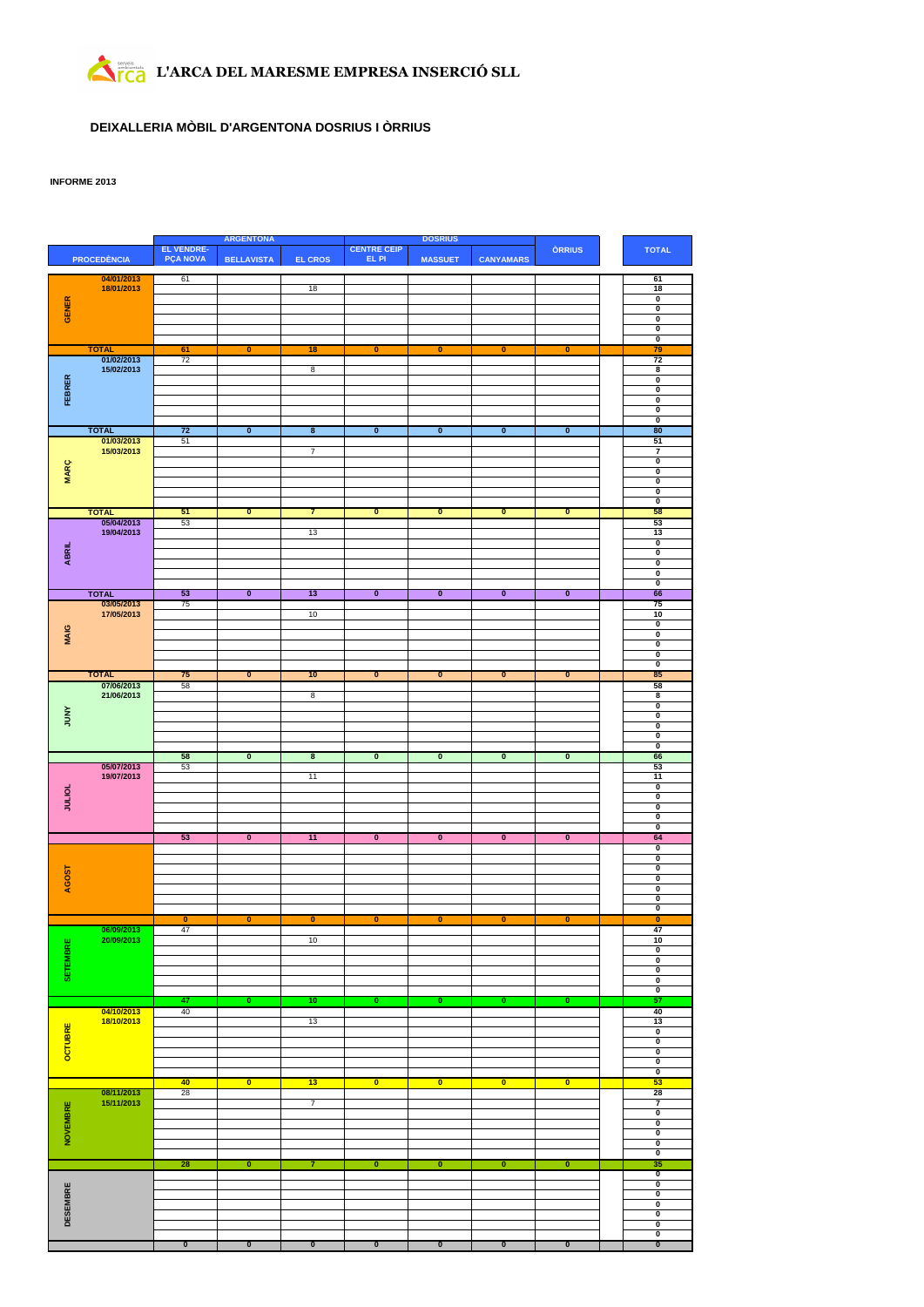







**TOTAL 477 0 87 0 0 0 0 564**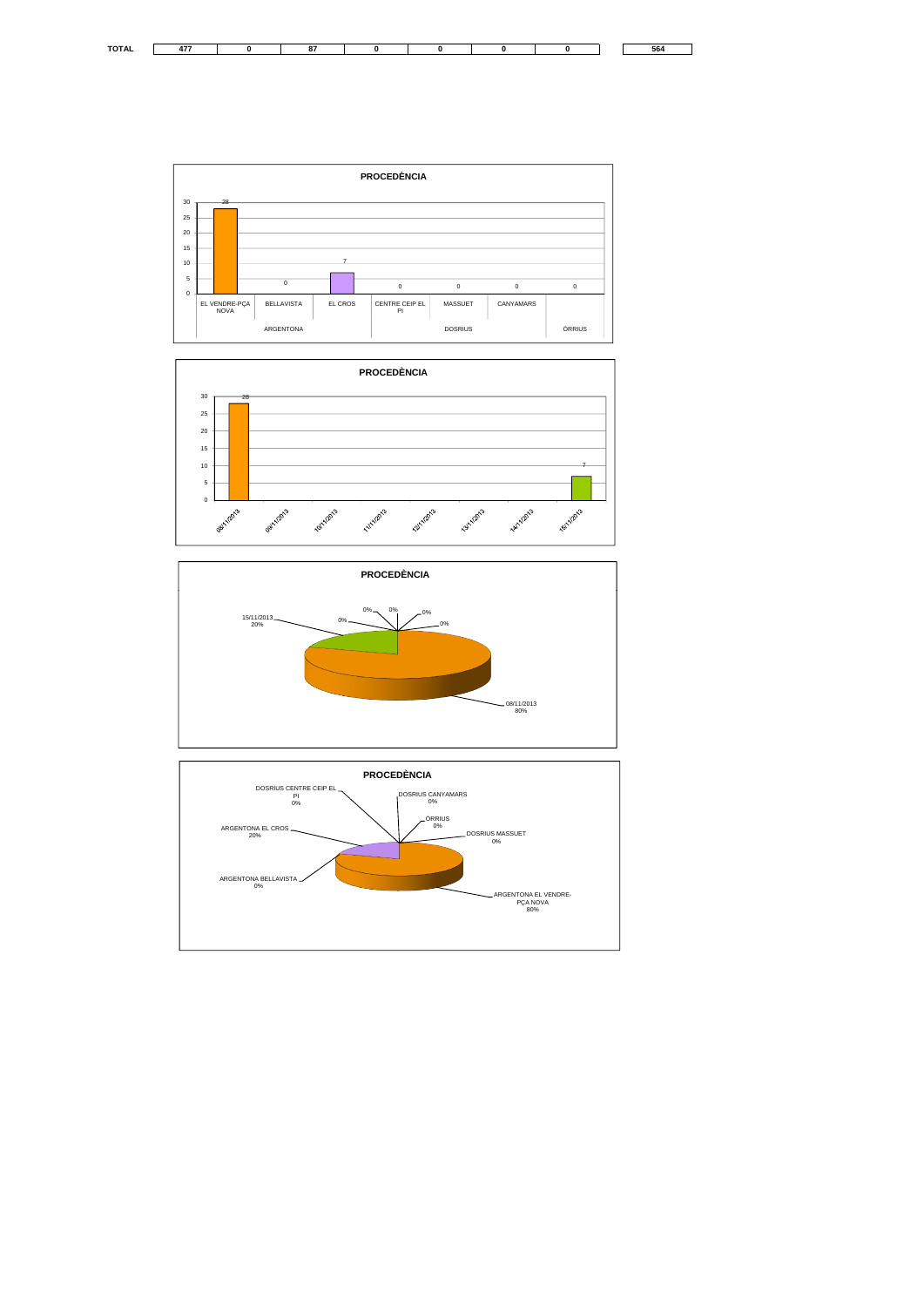

### **DEIXALLERIA MÒBIL D'ARGENTONA DOSRIUS I ÒRRIUS**

### **INFORME 2013**

| <b>TIPOLOGIA</b>   |          | <b>COMERCIAL PARTICULARI</b> | <b>AJUNTAMENT</b> | <b>TOTAL</b> |
|--------------------|----------|------------------------------|-------------------|--------------|
| <b>GENER</b>       | 3        | 75                           |                   | 79           |
| <b>FEBRER</b>      |          | 78                           |                   | 80           |
| <b>MARC</b>        | 2        | 56                           | 0                 | 58           |
| <b>ABRIL</b>       |          | 63                           | 2                 | 66           |
| <b>MAIG</b>        | $\Omega$ | 84                           | 1                 | 85           |
| <b>JUNY</b>        |          | 65                           | $\Omega$          | 66           |
| <b>JULIOL</b>      | 2        | 61                           | 1                 | 64           |
| <b>AGOST</b>       |          |                              |                   | 0            |
| <b>SETEMBRE</b>    | 1        | 56                           | $\Omega$          | 57           |
| <b>OCTUBRE</b>     |          | 51                           | 1                 | 53           |
| <b>NOVEMBRE</b>    | $\Omega$ | 35                           | $\Omega$          | 35           |
| <b>DESEMBRE</b>    |          |                              |                   | 0            |
| <b>TOTAL</b>       | 12       | 624                          | 7                 | 643          |
| <b>PERCENTATGE</b> | 1,87     | 97,05                        | 1.09              | 100,00       |



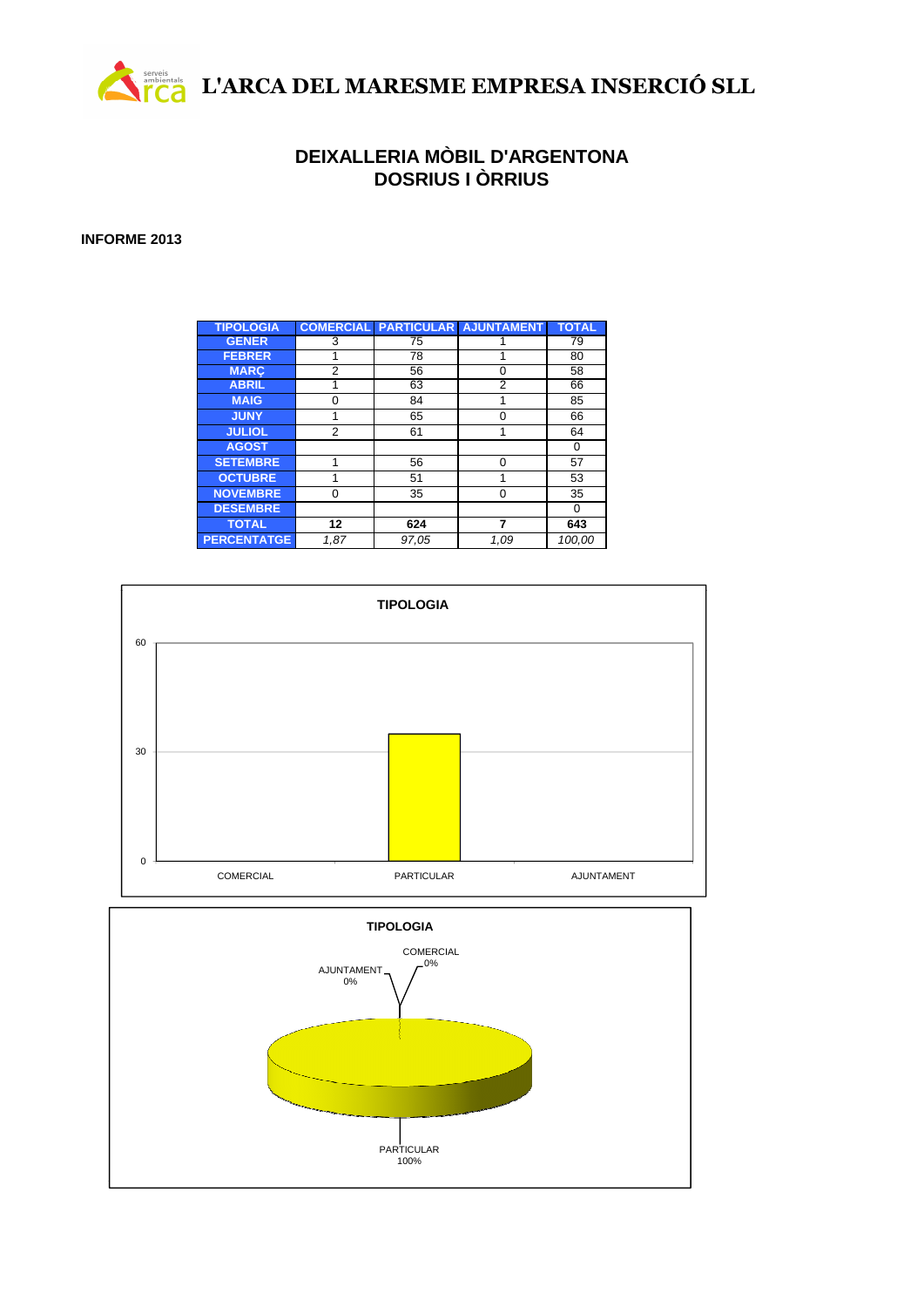

## **L'ARCA DEL MARESME EMPRESA INSERCIÓ SLL**

### **DEIXALLERIA MÒBIL D'ARGENTONA, DOSRIUS I ÒRRIUS**

### **INFORME 2013**

| <b>HORES</b>    | 9a10  | 10a11 | 12<br>11a | 12a<br>13 | 13a<br>14 | 17<br>16a | 17a18 | 18 a 19 | 19 a 20 | <b>TOTAL</b> |
|-----------------|-------|-------|-----------|-----------|-----------|-----------|-------|---------|---------|--------------|
| <b>GENER</b>    | 6     | 14    | 8         | 18        | 9         | 0         | 11    | 8       | 5       | 79           |
| <b>FEBRER</b>   | 5     | 15    | 17        | 11        | 12        | 0         | 5     | 4       | 11      | 80           |
| <b>MARC</b>     | 5     |       | 12        | 10        | 3         | 0         | 6     | 12      | 3       | 58           |
| <b>ABRIL</b>    | 14    | 5     | 12        | 8         | 12        | 0         | 9     | 3       | 3       | 66           |
| <b>MAIG</b>     | 17    | 10    | 20        |           | 5         | 0         | 8     | 8       | 10      | 85           |
| <b>JUNY</b>     | 6     | 9     | 13        | 3         | 8         | 0         | 11    | 7       | 9       | 66           |
| <b>JULIOL</b>   | 6     | 11    | 9         | 8         | 5         | 0         | 6     | 10      | 9       | 64           |
| <b>AGOST</b>    |       |       |           |           |           |           |       |         |         | $\Omega$     |
| <b>SETEMBRE</b> | 5     | 8     | 14        | 6         | 3         | 0         | ⇁     | 5       | 9       | 57           |
| <b>OCTUBRE</b>  | 5     | 12    |           |           | 4         | 0         | 5     | 5       | 8       | 53           |
| <b>NOVEMBRE</b> | 4     | 8     | 10        | 3         | 2         | 0         | 5     | 2       |         | 35           |
| <b>DESEMBRE</b> |       |       |           |           |           |           |       |         |         | $\Omega$     |
| <b>TOTAL</b>    | 73    | 99    | 122       | 81        | 63        | 0         | 73    | 64      | 68      | 643          |
|                 | 11.35 | 15.40 | 18.97     | 12,60     | 9,80      | 0.00      | 11,35 | 9.95    | 10.58   | 100.00       |



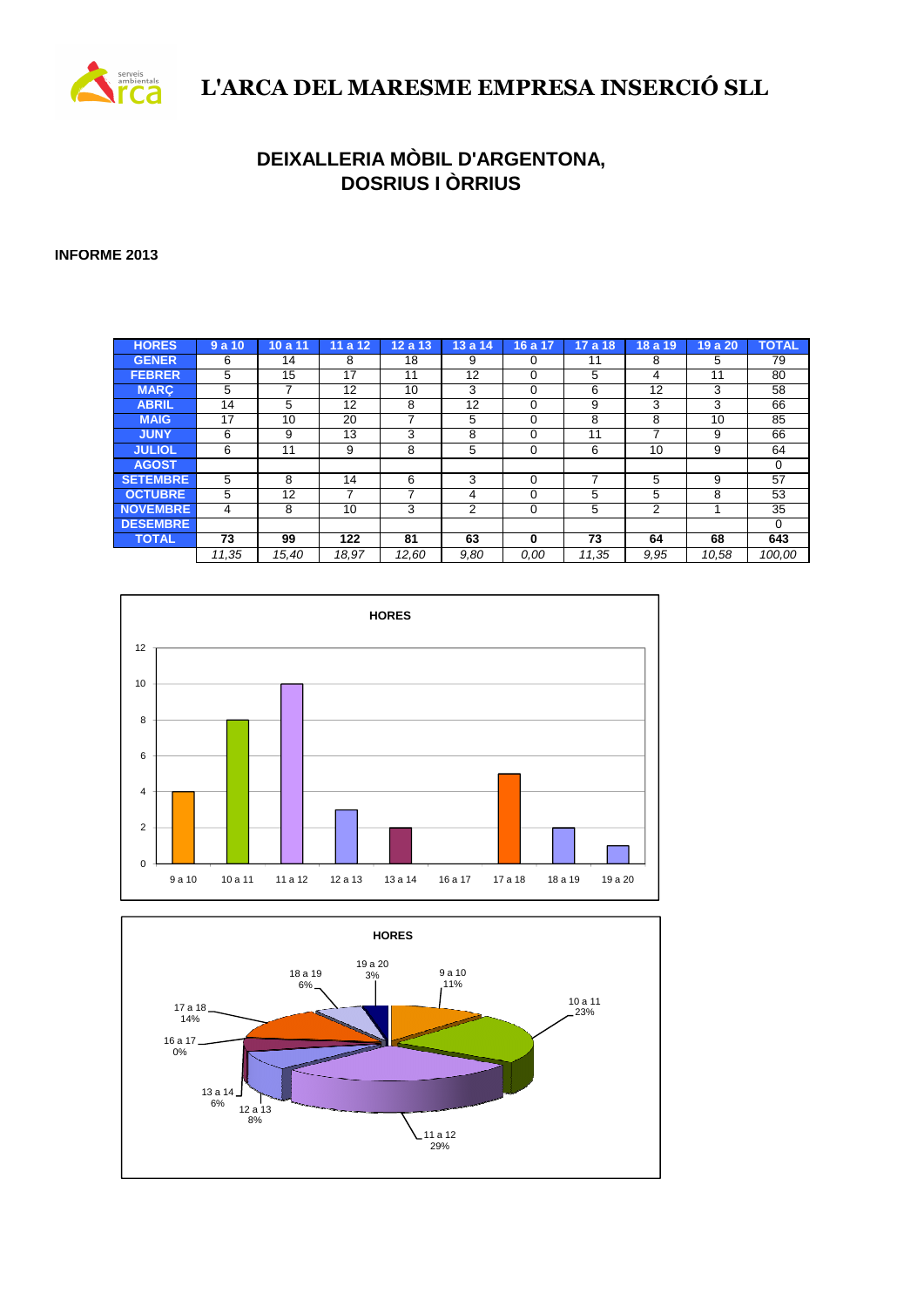

### **DEIXALLERIA MÒBIL**

### **INFORME 2013**

#### **KILOGRAMS DE RESIDUS ENTRATS**

|                            | <b>GENER</b> | <b>FEBRER</b>     | <b>MARC</b> | <b>ABRIL</b> | <b>MAIG</b>       | <b>JUNY</b> | <b>JULIOL</b> | <b>AGOST</b>      | <b>SETEMBRE</b> | <b>OCTUBRE</b> | <b>NOVEMBRE</b> | <b>DESEMBRE</b> | <b>TOTAL</b> |       |
|----------------------------|--------------|-------------------|-------------|--------------|-------------------|-------------|---------------|-------------------|-----------------|----------------|-----------------|-----------------|--------------|-------|
| <b>RESIDUS</b>             | QUILOGRAMS   | <b>QUILOGRAMS</b> | QUILOGRAMS  | QUILOGRAMS   | <b>QUILOGRAMS</b> | QUILOGRAMS  | QUILOGRAMS    | <b>QUILOGRAMS</b> | QUILOGRAMS      | QUILOGRAMS     | QUILOGRAMS      | QUILOGRAMS      | QUILOGRAMS   | %     |
| <b>ALTRES</b>              |              |                   | 2.00        | 9.00         |                   |             |               |                   |                 |                |                 |                 | 11.00        | 0.25  |
| <b>BATERIES</b>            |              |                   | 1.00        | 1.00         |                   |             | 1.00          |                   | 5.00            |                |                 |                 | 8.00         | 0.18  |
| <b>CÁPSULES</b>            |              | 7,00              |             |              |                   |             |               |                   |                 |                |                 |                 |              |       |
| <b>CARTRÓ/PAPER</b>        | 10.00        | 6.00              | 3.00        | 5.00         | 5.00              |             | 4.00          |                   | 2.00            |                |                 |                 | 35,00        | 0.81  |
| <b>ELECTRONICA</b>         | 64.00        | 78.00             | 141.00      | 55.00        | 62.00             | 67.00       | 84.00         |                   | 68.00           | 42.00          | 54.00           |                 | 715.00       | 16,46 |
| <b>ENVASOS DE PLÁSTICS</b> |              |                   |             |              |                   | 1,00        |               |                   | 2,00            |                |                 |                 | 3,00         | 0,07  |
| <b>ESPECIALS DIVERSOS</b>  | 30,00        | 25,00             | 26,00       | 17,00        | 38,00             | 52,00       | 66,00         |                   | 71,00           | 20,00          | 9.00            |                 | 354.00       | 8,15  |
| <b>FERRALLA</b>            | 31.00        | 40.00             | 50,00       | 24,00        | 36.00             | 36,00       | 35.00         |                   | 40.00           | 22.00          | 23.00           |                 | 337.00       | 7.76  |
| <b>FLUORESCENTS</b>        | 16,00        | 7,00              | 8,00        | 7,00         | 16,00             | 7,00        | 6,00          |                   | 10,00           | 17.00          | 5,00            |                 | 99,00        | 2,28  |
| <b>FUSTES</b>              | 15,00        | 7,00              | 10,00       |              | 10,00             | 9,00        |               |                   |                 |                | 11,00           |                 | 62,00        | 1,43  |
| <b>NEVERES</b>             |              |                   |             |              |                   |             |               |                   |                 |                |                 |                 | 0.00         | 0,00  |
| <b>OLI MINERAL</b>         |              | 4,00              | 145.00      |              |                   |             |               |                   |                 | 5,00           |                 |                 | 154.00       | 3,55  |
| <b>OLI VEGETAL</b>         | 163.00       | 168,00            |             | 211.00       | 168.00            | 163,00      | 204.00        |                   | 108.00          | 159,00         | 66,00           |                 | 1.410.00     | 32,46 |
| <b>PILES</b>               | 15.00        | 17.00             | 15.00       | 21.00        | 14.00             | 14.00       | 14.00         |                   | 24.00           | 15.00          | 8.00            |                 | 157.00       | 3,61  |
| <b>PINTURES</b>            | 5,00         |                   |             |              |                   |             |               |                   |                 |                |                 |                 | 5,00         | 0,12  |
| <b>PLÀSTICS</b>            |              | 2.00              | 9.00        |              | 2.00              | 2.00        | 3.00          |                   | 5.00            | 4.00           |                 |                 | 27,00        | 0.62  |
| <b>PNEUMATICS</b>          |              |                   |             |              |                   |             | 4.00          |                   |                 |                |                 |                 | 4.00         | 0.09  |
| <b>RADIOGRAFIES</b>        |              |                   |             |              |                   |             |               |                   |                 |                |                 |                 | 0.00         | 0,00  |
| <b>REBUIG</b>              | 74.00        | 58,00             | 80,00       | 77,00        | 75,00             | 87,00       | 75,00         |                   | 98,00           | 48,00          | 101,00          |                 | 773.00       | 17,79 |
| <b>ROBA USADA</b>          | 6.00         | 8.00              | 27,00       |              | 6.00              | 14.00       | 26.00         |                   | 23,00           | 8.00           | 24.00           |                 | 142.00       | 3.27  |
| <b>RUNES</b>               | 1,00         |                   |             |              | 4.00              |             |               |                   | 2.00            | 2.00           |                 |                 | 9.00         | 0.21  |
| <b>METALLS</b>             |              |                   |             |              |                   |             |               |                   |                 |                |                 |                 | 0.00         | 0.00  |
| <b>PODA</b>                |              |                   |             |              |                   |             |               |                   |                 |                |                 |                 | 0,00         | 0,00  |
| <b>VIDRE</b>               | 1.00         |                   |             | 4.00         | 3.00              | 5.00        |               |                   | 15.00           | 4.00           |                 |                 | 32.00        | 0.74  |
| <b>VOLUMINOSOS</b>         |              |                   |             |              |                   |             |               |                   |                 |                |                 |                 | 0.00         | 0,00  |
| <b>TOTAL</b>               | 431.00       | 427.00            | 517.00      | 431,00       | 439.00            | 457,00      | 522.00        | 0.00              | 473.00          | 346.00         | 301.00          | 0.00            | 4.344.00     | 99,84 |

#### **ENTRADES DE RESIDUS**

|                            | <b>GENER</b>    | <b>FEBRER</b>            | <b>MARC</b>     | <b>ABRIL</b>    | <b>MAIG</b>     | <b>JUNY</b>     | <b>JULIOL</b>   | <b>AGOST</b>    | <b>SETEMBRE</b> | <b>OCTUBRE</b>  | <b>NOVEMBRE</b> | <b>DESEMBRE</b> | <b>TOTAL</b>           |       |
|----------------------------|-----------------|--------------------------|-----------------|-----------------|-----------------|-----------------|-----------------|-----------------|-----------------|-----------------|-----------------|-----------------|------------------------|-------|
|                            | <b>ENTRADES</b> | <b>ENTRADES</b>          | <b>ENTRADES</b> | <b>ENTRADES</b> | <b>ENTRADES</b> | <b>ENTRADES</b> | <b>ENTRADES</b> | <b>ENTRADES</b> | <b>ENTRADES</b> | <b>ENTRADES</b> | <b>ENTRADES</b> | <b>ENTRADES</b> | <b>ENTRADES</b>        | $\%$  |
| <b>ALTRES</b>              |                 |                          | 2               | $\Delta$        |                 |                 |                 |                 |                 |                 |                 |                 | 6                      | 0,46  |
| <b>BATERIES</b>            |                 |                          |                 |                 |                 |                 |                 |                 |                 |                 |                 |                 | $\boldsymbol{\Lambda}$ | 0,31  |
| <b>CÀPSULES</b>            |                 | 6                        |                 |                 |                 |                 |                 |                 |                 |                 |                 |                 |                        |       |
| <b>CARTRÓ/PAPER</b>        | 9               | $\overline{\phantom{a}}$ | 2               |                 | 3               |                 |                 |                 |                 |                 |                 |                 | 21                     | 1.62  |
| <b>ELECTRONICA</b>         | 32              | 34                       | 22              | 12              | 17              | 12              | 15              |                 | 15              | 10              | 11              |                 | 180                    | 13,87 |
| <b>ENVASOS DE PLÀSTICS</b> |                 |                          |                 |                 |                 |                 |                 |                 |                 |                 |                 |                 | $2^{\circ}$            | 0,15  |
| <b>ESPECIALS DIVERSOS</b>  | 19              | 10                       | 11              | 9               | 12              | 14              | 12              |                 | 15              | 6               | 3               |                 | 111                    | 8,55  |
| <b>FERRALLA</b>            | 24              | 20                       | 22              | 11              | 17              | 12              | 14              |                 | 13              | 8               |                 |                 | 145                    | 11,17 |
| <b>FLUORESCENTS</b>        | 16              | $\overline{ }$           | 5               | 6               | 15              | 5               | 3               |                 | 5               | 10              | $\overline{2}$  |                 | 74                     | 5,70  |
| <b>FUSTES</b>              | 3               | $\overline{2}$           | 2               |                 | $\overline{2}$  | $\overline{2}$  |                 |                 |                 |                 |                 |                 | 12 <sup>2</sup>        | 0,92  |
| <b>NEVERES</b>             |                 |                          |                 |                 |                 |                 |                 |                 |                 |                 |                 |                 | $\Omega$               | 0,00  |
| <b>OLI MINERAL</b>         |                 |                          |                 |                 |                 |                 |                 |                 |                 |                 |                 |                 | $\Omega$               | 0,15  |
| <b>OLI VEGETAL</b>         | 39              | 44                       | 32              | 43              | 42              | 33              | 40              |                 | 24              | 33              | 15              |                 | 345                    | 26,58 |
| <b>PILES</b>               | 10              | 11                       | $\rightarrow$   | 11              | 9               | -               | 6               |                 | 11              | 6               | 3               |                 | 81                     | 6,24  |
| <b>PINTURES</b>            |                 |                          |                 |                 |                 |                 |                 |                 |                 |                 |                 |                 |                        | 0,08  |
| <b>PLÁSTICS</b>            |                 |                          | $\overline{3}$  |                 |                 |                 |                 |                 | 2               | $\overline{2}$  |                 |                 | 11                     | 0.85  |
| <b>PNEUMATICS</b>          |                 |                          |                 |                 |                 |                 |                 |                 |                 |                 |                 |                 |                        | 0,08  |
| <b>RADIOGRAFIES</b>        |                 |                          |                 |                 |                 |                 |                 |                 |                 |                 |                 |                 | $\Omega$               | 0.00  |
| <b>REBUIG</b>              | 36              | 26                       | 22              | 21              | 26              | 28              | 21              |                 | 27              | 20              | 17              |                 | 244                    | 18,80 |
| <b>ROBA USADA</b>          | 3               | 3                        | $\overline{ }$  |                 | 3               | 3               | $\overline{7}$  |                 |                 | 3               | 6               |                 | 39                     | 3,00  |
| <b>RUNES</b>               |                 |                          |                 |                 | $\overline{2}$  |                 |                 |                 |                 |                 |                 |                 |                        | 0,39  |
| <b>METALLS</b>             |                 |                          |                 |                 |                 |                 |                 |                 |                 |                 |                 |                 | $\Omega$               | 0.00  |
| <b>PODA</b>                |                 |                          |                 |                 |                 |                 |                 |                 |                 |                 |                 |                 | $\Omega$               | 0,00  |
| <b>VIDRE</b>               |                 |                          |                 |                 |                 |                 |                 |                 | 3               |                 |                 |                 |                        | 0,62  |
| <b>VOLUMINOSOS</b>         |                 |                          |                 |                 |                 |                 |                 |                 |                 |                 |                 |                 | $\Omega$               | 0,00  |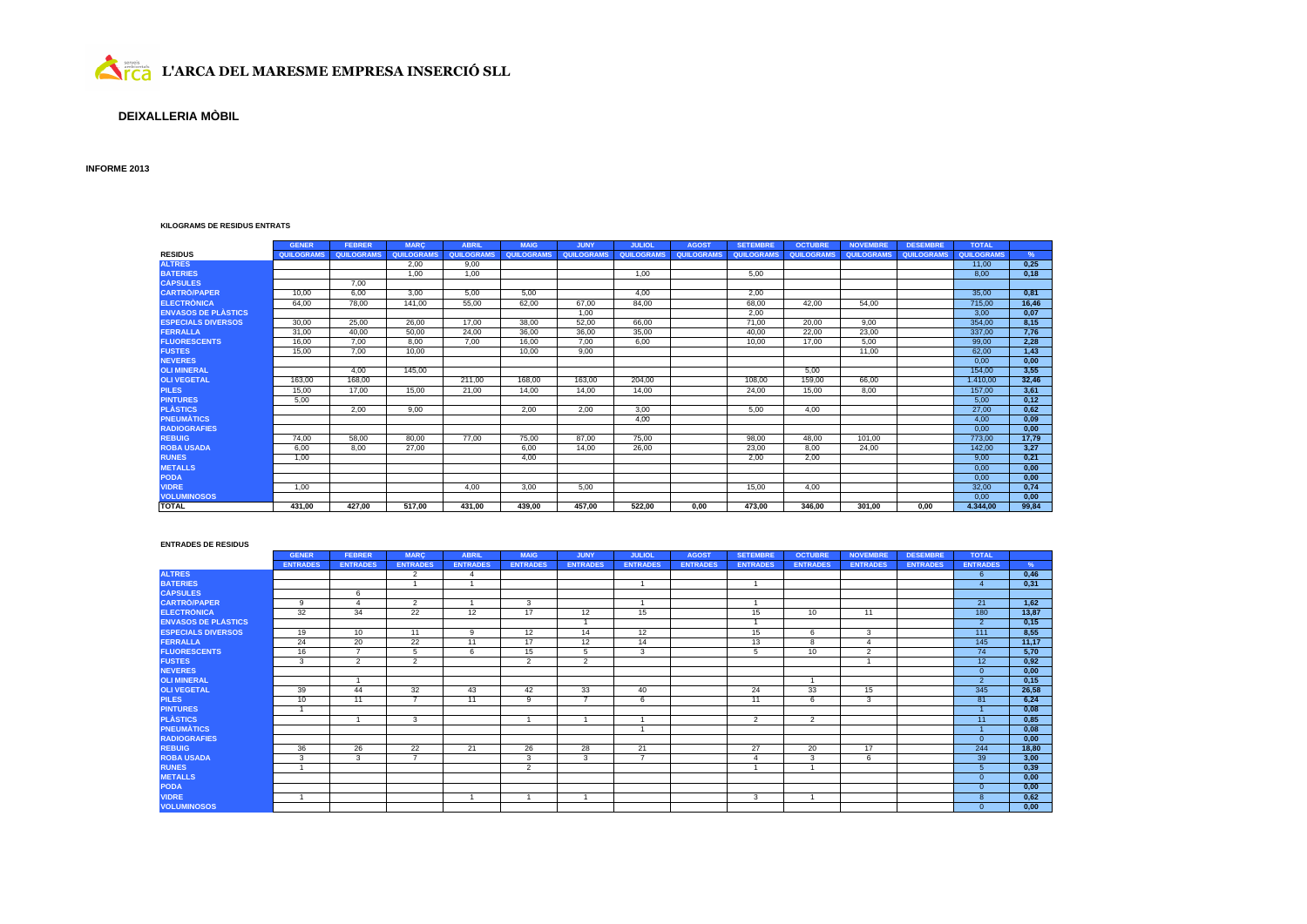| <b>TOTAL</b> | 194 | 169 | 138 | 120 | 150 | $\overline{\phantom{a}}$ | 122 | 123 | 101 | n, | 1.295 | $ -$<br>-99.9 |
|--------------|-----|-----|-----|-----|-----|--------------------------|-----|-----|-----|----|-------|---------------|